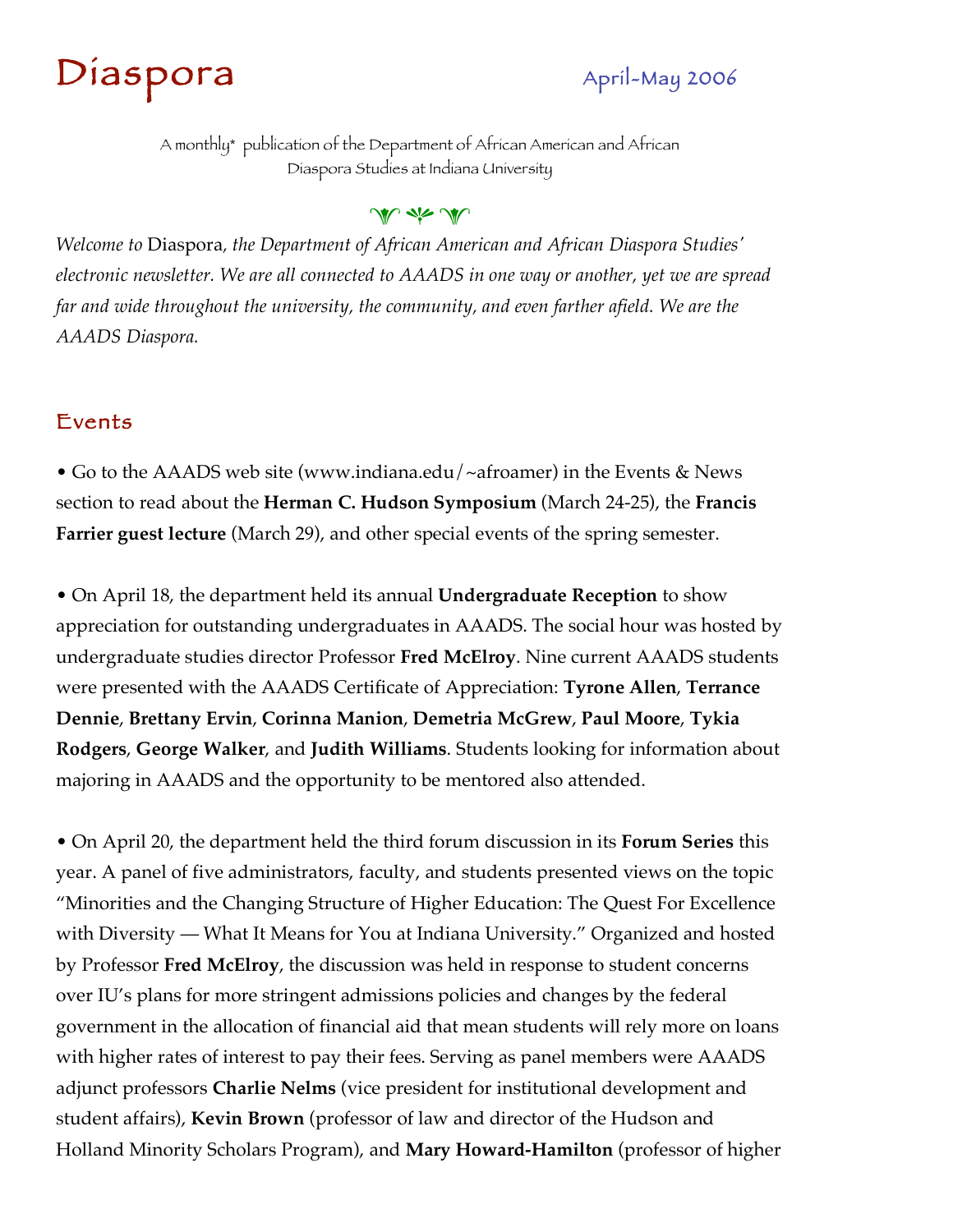education, Indiana State University, Terre Haute) and students **George Tardy Jr.** (president, Black Graduate Student Association) and **Courtney Williams** (president, Black Student Union)

• On April 27, the annual **Graduate Student Appreciation Celebration** was held in the lounge of the Office of Women's Affairs, hosted by graduate studies director Professor **A.B. Assensoh**. Attended by special guests emeriti professors **Phyllis Klotman** and **Williams Wiggins**, the event marked the first year for several merit awards to be presented. Named in honor of the department's first three faculty members, who are now retired, the Winona Fletcher Outstanding Leadership Award was given to **Ryon Cobb**, the William Wiggins Outstanding Associate Instructor Award was presented to **Femina Ajayi**, and the Phyllis Klotman Outstanding Thesis/Creativity Award went to **Kellie Hogue**. The Community Outreach Award was presented to **Garlia Jones** for her Black Curtain Theater productions on AIDS-related topics. Medals of Honor went to **Giva Wilkerson**, for her work with the Herman Hudson Symposium; **Damien Strecker**, for his assistance with BFA/C programming; and **Amina McIntyre** and **Jennifer Heusel** for their work with the AAADS Graduate Society.

• A reception in honor of Professor **Audrey T. McCluskey** to show appreciation for her outstanding work as director of the Black Film Center/Archive was held on May 4 in the lounge of the Office of Women's Affairs. A large crowd of well-wishers, including several IU administrators who spoke of the BFC/A's growing significance at IU and in the nation, gathered to celebrate McCluskey's achievements during the seven years of her tenure as director, which ends on June 30.

• On May 3, an impromptu **protest rally** was organized and carried out by students who became justifiably outraged when information revealed the university's intention to permanently close the **African American Cultural Center Library**, located in the Neal-Marshall Black Culture Center, this summer. Following a mass march from the center, where AAADS Adjunct Professor **Grace Jackson-Brown** is head librarian, to the Wells Library, several student leaders, including AAADS graduate student **Garlia Jones** and alumna **April Smith**, met with the dean of libraries to discuss the matter, which resulted in a commitment to keep the library open for now. Meanwhile, a petition to save the library permanently is being circulated, and Vice President **Charlie Nelms** has thrown his hat in the ring to defend the resource. Of the swift student response, Jones said, "The solidarity was BEAUTIFUL!"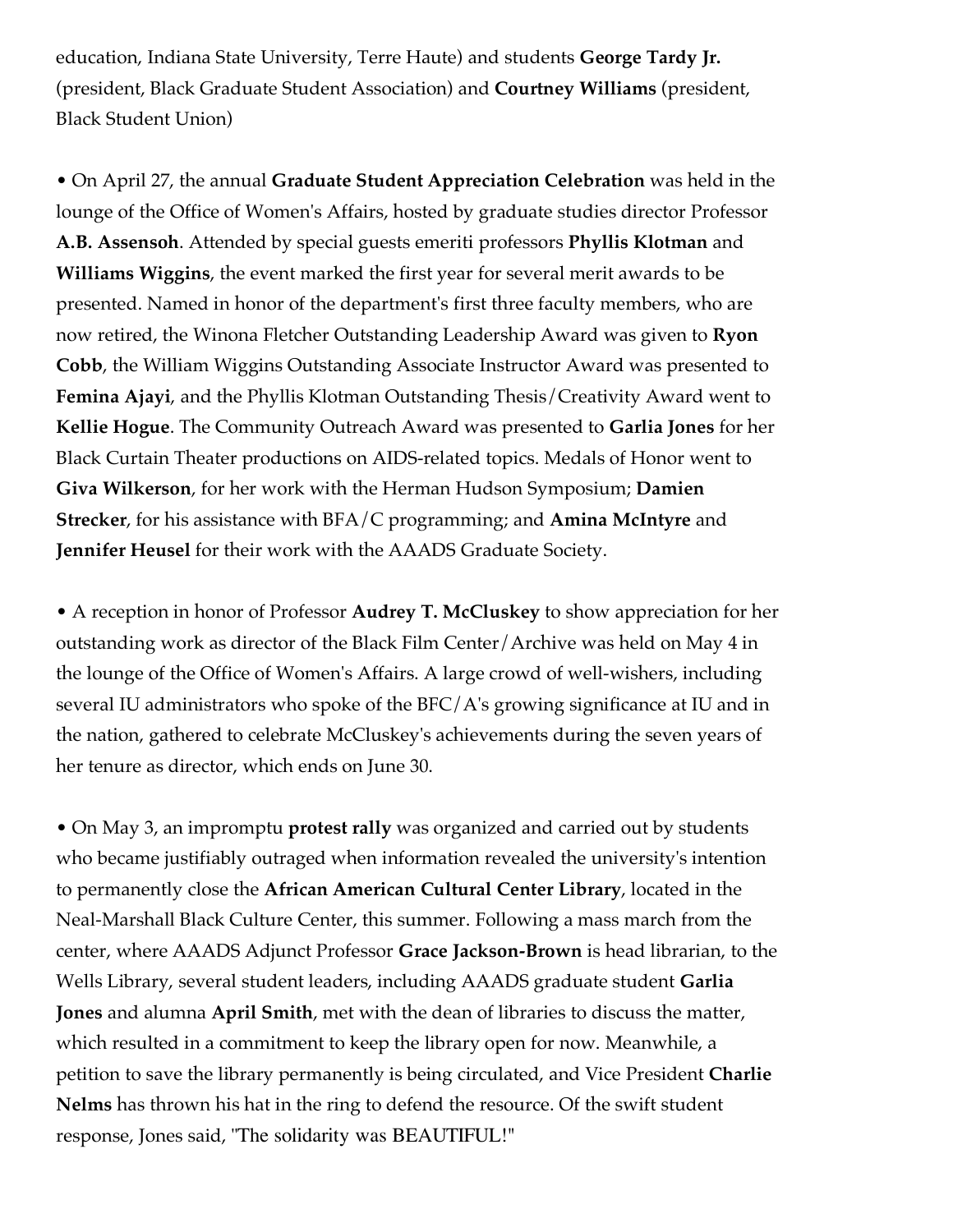# Faculty

• Professor **Valerie Grim** chaired a session at the Conference on Race, Roots, and Resistance at the University of Illinois in April. She also traveled to the Dominican Republic with colleagues **Iris Rosa** and **Matthew Guterl** to explore opportunities for a study abroad course. In hosting an appreciation celebration for Professor **Audrey T. McCluskey** in recognition of her seven years of service as director of the Black Film Center/Archive, Grim presented McCluskey with the department's Distinguished Service Award. To recognize the achievements of AAADS graduate students, Grim has established three awards, each named for emeriti professors in the department: the Phyllis Klotman Outstanding Thesis/Creativity Award, the William Wiggins Outstanding Associate Instructor Award, and the Winona Fletcher Outstanding Leadership Award. The awards were presented for the first time at the Graduate Student Appreciation Celebration in April. (Descriptions of these individuals and the criteria for the awards can be found on the AAADS web site in the graduate section of Programs & Admissions at www.indiana.edu/~afroamer/new\_site/programs.)

• Professor **Audrey T. McCluskey** is presenting a paper at the African Literature Association in Accra, Ghana, this month. Her topic, "Dancing with History: Filmmakers in the New South Africa," is based on her recent trips to South Africa to interview filmmakers about the evolving film culture in the former apartheid state.

• On April 21, Professor **John Stanfield** hosted a conversation with the newly established African Diaspora Seminar, a group dedicated to pursuing research on the diaspora.

# Adjunct Faculty

• Professor **Kevin Brown** (law) has collaborated with AAADS to establish a network with women in the Hudson-Holland Program.

• Professor **Mary Howard-Hamilton** (education, ISU) has been named Big Sister of the Year by Big Brothers Big Sisters of South Central Indiana for her commitment to mentoring youngsters. Howard-Hamilton has mentored 13-year-old Robin Myrick since 2003. The two have enjoyed such projects as gardening and putting up bird feeders, and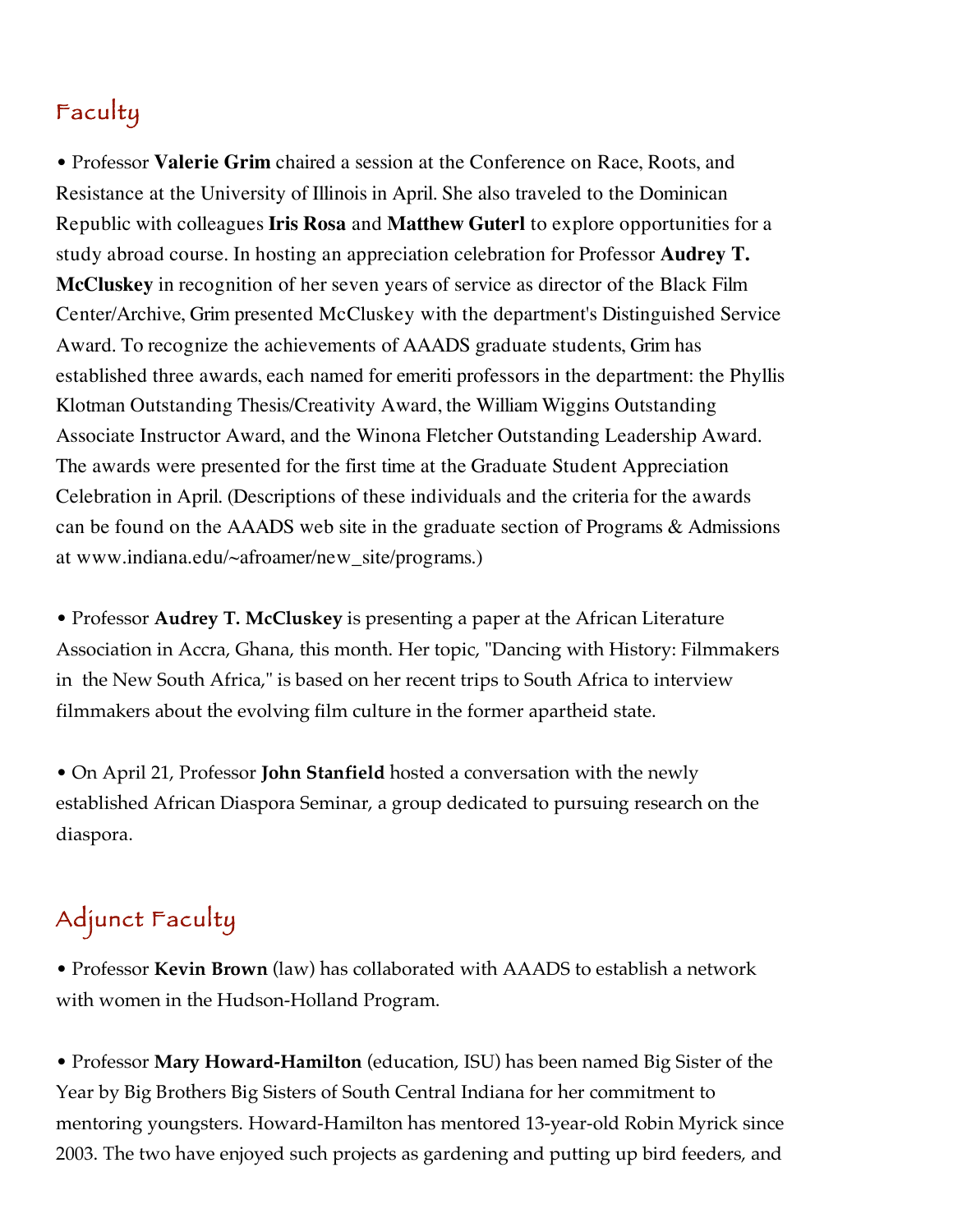outings of all sorts. But, says the Big Sister, what matters more than going places is developing a friendship. Congratulations!

• Professor **Samuel Obeng** (African studies, linguistics) has been promoted, with approval by the trustees, to professor of linguistics in the College of Arts and Sciences. In March, he was an invited speaker at Yale University's African Studies Center, where he spoke on "Language Maintenance and Shift Among Immigrants in the United States." He also gave a talk at the conference on "Movements, Migrations, and Displacements in Africa" at the University of Texas at Austin in March. As co-editor of two internationally refereed journals (*Issues in Intercultural Communication* and *Issues in Political Discourse Analysis*), he invites submissions on African American and African diaspora political discourse, as well as cross-cultural and intercultural discourse between African Americans and other Africans in the diaspora.

• Professor **Charles Sykes** (African American Arts Institute) hosted an amazing evening of fun and well-deserved acknowledgements at the annual Arts Institute Banquet on April 25.

## Graduate Students

• **Femina T. Ajayi**, a dual graduate student in African American and African Diaspora studies and SPEA, has been particularly busy these last few weeks gathering some much-needed sources of inspiration for her research. In two conferences in different region of the country, she presented her working paper on "Effective Federal, State, and Local Programming for African Refugees." The first conference, held at the University of Texas at Austin, was on "Movements, Migrations, and Displacements in Africa." There, Ajayi presented her paper twice and networked with the conference director, Toyin Falola, and the director of the African World Press. She also received valuable contact information and source ideas that she can use in her paper. At the second conference, the IU School of Public and Environmental Affairs PhD Student Conference, Ajayi was one of only a few MA students to present among a sea of PhD students. Again, she was able to gather valuable information and contacts. Of the dual learning adventure, Ajayi says, "I had a wonderful experience with both conferences, which gave me the confidence I needed to jumpstart my research this summer!"

• **Ryon Cobb** helped to organize a forum, titled "Racism's Pulse: Black Religion and the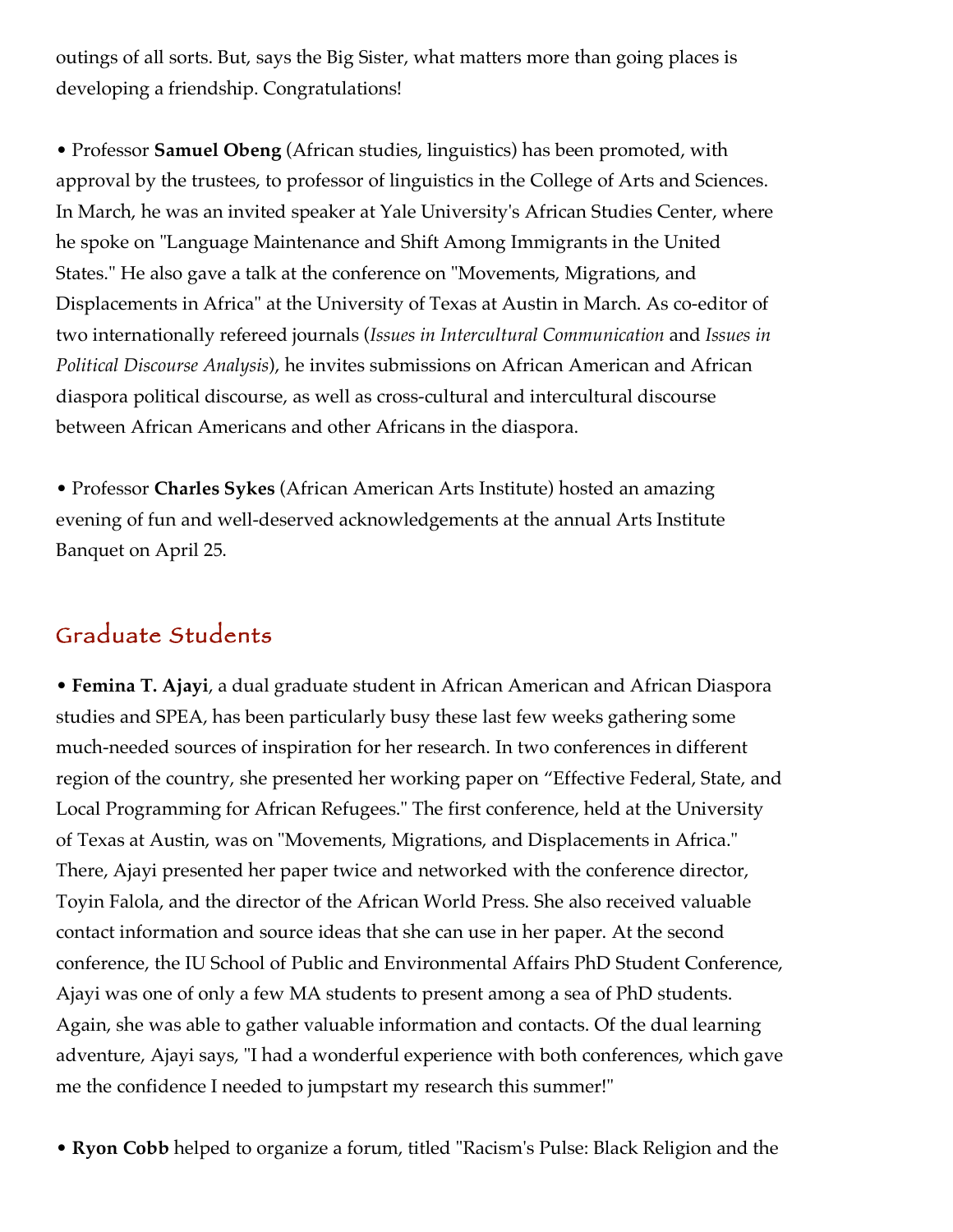Problem of Race in America," to address issues in African American religion and politics. The well-attended event took place in the Neal-Marshall's Grand Hall on April 19. Panel participants included AAADS adjunct professors professors **Claude Clegg** (history) and **Lawrence Hanks** (political science).

• **Mary Smith-Forrest** coordinated a very successful reunion at Second Baptist Church over Mother's Day weekend on May 13-14, bringing back those who went to Sunday school at the church and sang in the children's choir between 1970 and 1990. Smith-Forrest directed the choir for more than 10 years. On another front, Smith-Forrest, whose MA thesis was recently approved by her committee, attended the Graduate Student Appreciation Celebration to congratulate her fellow graduates. Of the event, she says, "Dr. Grim has set a new standard in the department with this celebration! The awards and the winners were very impressive, but the crowning touch was the presence of the emeritus professors who gave us a sense of the department's history and the debt we owe both the past and the future."

### Comings & Goings

• AAADS wishes Professor **Trica Keaton** well in her new position at the University of Minnesota and thanks her for three years of service to our department.

• AAADS welcomes Professor **Michael Martin**, the incoming director of the Black Film Center/Archive. He will begin his tenure with the center in July.

• A hearty welcome is also extended to the **incoming graduate students** for fall 2006! They are David Amposah, Sara Bagby, Regina Barnett, Cory Brodnax, Katie Hollingsworth, Bergis Jules, Peters Omoregie, Phillip Wagner, Hassan Wahab, and Langston Wilkins.

• Congratulations to the 2006 **graduating class of MA students**! They are Femina Ajayi, Tahirah Akbar-Williams, Danielle Chatman, Ryon Cobb, Tiffany Combs, Enya Hargett, Jennifer Heusel, Kellie Hogue, Amina McIntyre, Allana Radecki, Mary Smith-Forrest, Giva Wilkerson, and Marshawn Wolley.